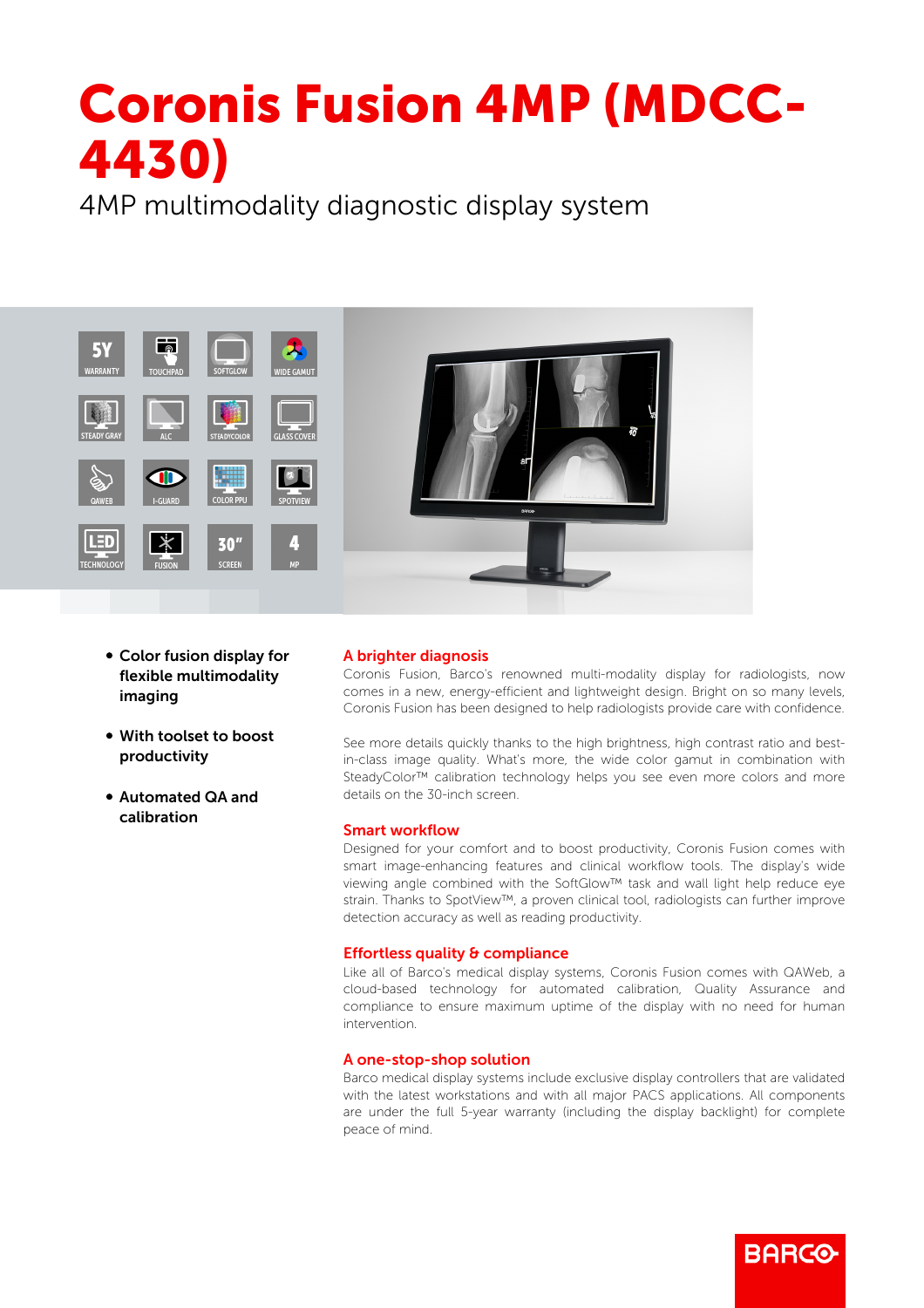| <b>TECHNISCHE DATEN</b>               | <b>CORONIS FUSION 4MP (MDCC-4430)</b>                                                                                                         |
|---------------------------------------|-----------------------------------------------------------------------------------------------------------------------------------------------|
| Bildschirmtechnologie                 | <b>IPS</b>                                                                                                                                    |
| Aktive Bildschirmgröße (diagonal)     | 772 mm (30.4")                                                                                                                                |
| Aktive Bildschirmgröße (H x V)        | 655 x 410 mm (25.8 x 16.1")                                                                                                                   |
| Bildseitenverhältnis (H:V)            | 16:10                                                                                                                                         |
| Auflösung                             | Native 4MP (2560 x 1600 pixels)<br>Configurable to 2 x 2MP+ (1280 x 1600 pixels)<br>Configurable to 2 x 2MP (1200 x 1600 pixels)              |
| Pixelabstand                          | 0.256 mm                                                                                                                                      |
| Farb-Bildgebung                       | Yes                                                                                                                                           |
| Graustufen-Bildgebung                 | Yes                                                                                                                                           |
| <b>Bittiefe</b>                       | 30 bit                                                                                                                                        |
| Sichtwinkel (H, V)                    | 178°                                                                                                                                          |
| <b>Uniformity Correction</b>          | Color PPU                                                                                                                                     |
| Konstante Farbe                       | Yes, when used as system with MXRT-x600 display controller, using Barco driver 10.171.1.0 or later and<br>with QAWeb Enterprise 2.2 or later. |
| SoftGlow Ambient Lighting             | Yes                                                                                                                                           |
| Umgebungslichtvoreinstellungen        | Yes, reading room selection                                                                                                                   |
| Umgebungslichtsensor                  | Yes                                                                                                                                           |
| Sensor an der Vorderseite             | Yes, I-Guard                                                                                                                                  |
| Maximale Luminanz (paneltypisch)      | 1050 cd/ $m^2$                                                                                                                                |
| DICOM-kalibrierte Leuchtstärke        | $600 \text{ cd/m}^2$                                                                                                                          |
| Kontrastverhältnis (paneltypisch)     | 2000:1                                                                                                                                        |
| Reaktionszeit ((Tr + Tf)/2) (typisch) | 18 <sub>ms</sub>                                                                                                                              |
| Gehäusefarbe                          | Black / White                                                                                                                                 |
| Videoeingangssignale                  | 2x DisplayPort 1.2                                                                                                                            |
| Videoausgangssignale                  | 1x DisplayPort (MST)                                                                                                                          |
| USB-Anschlüsse                        | 1x USB 2.0 upstream (endpoint)<br>2x USB 2.0 downstream<br>1x USB 2.0 downstream with high-power charging functionality                       |
| Nennleistung                          | 100-240 Vac, 50/60 Hz, 3.6-1.6 A                                                                                                              |
| Stromverbrauch                        | 75 W (nominal) @ calibrated luminance of 600 cd/m <sup>2</sup><br>< 0.5 W (hibernate)<br>< 0.5 W (standby)                                    |
| Abmessungen samt Ständer (B x H x T)  | 714 x 524~624 x 240 mm                                                                                                                        |
| Abmessungen ohne Ständer (B x H x T)  | 714 x 478 x 74 mm                                                                                                                             |
| Abmessungen, verpackt (B x H x T)     | 800 x 650 x 290 mm                                                                                                                            |
| Nettogewicht mit Ständer              | 17.7 kg                                                                                                                                       |
| Nettogewicht ohne Ständer             | 13.1 kg                                                                                                                                       |
| Nettogewicht mit Verpackung           | 22.3 kg (without optional accessories)                                                                                                        |
| Neigung                               | $-5^\circ$ to $+25^\circ$                                                                                                                     |
| Drehung                               | $-30^\circ$ to $+30^\circ$                                                                                                                    |
| Schwenkung                            | N/A                                                                                                                                           |
| Höhenanpassungsbereich                | 100 mm                                                                                                                                        |